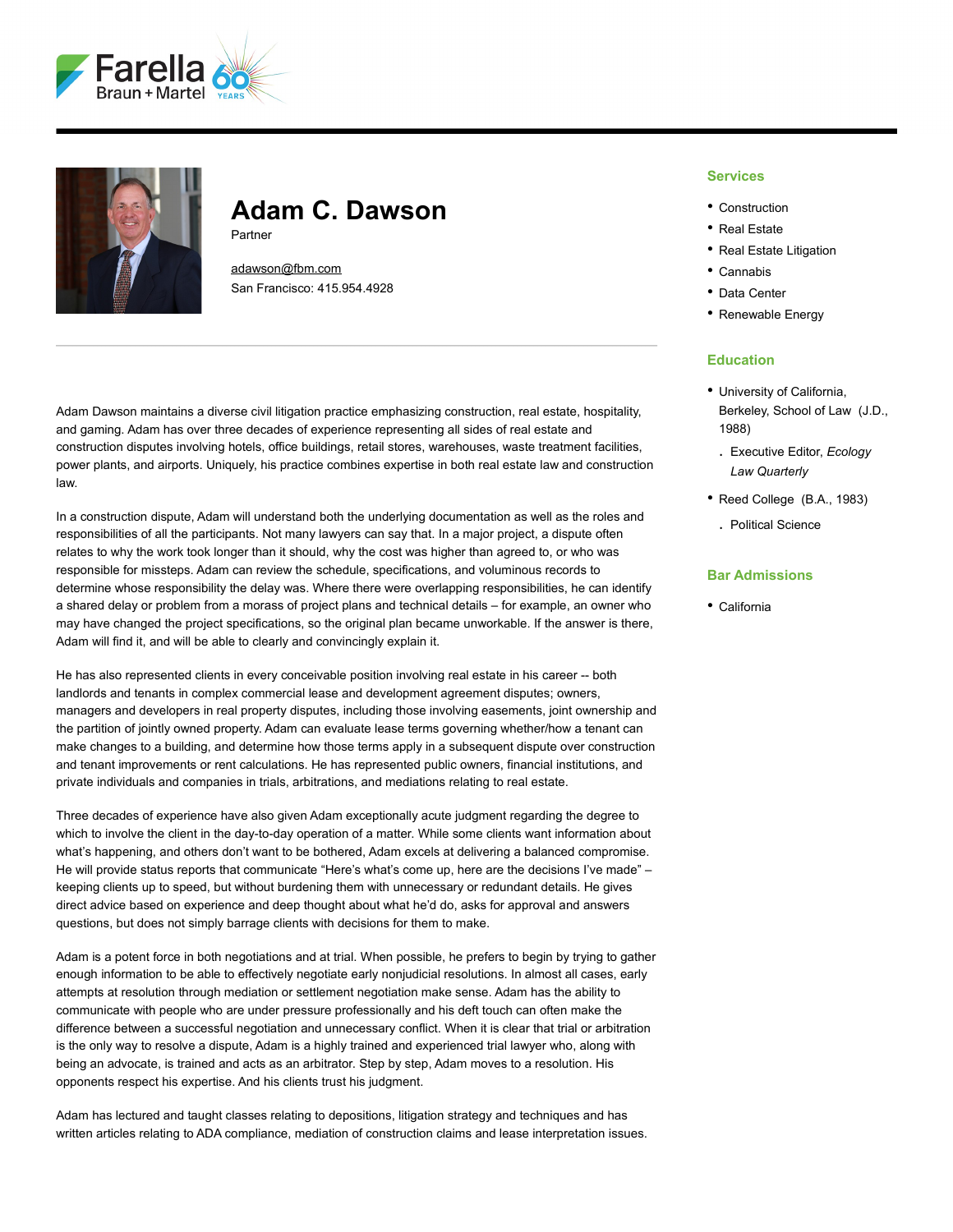

### **Distinctions**

- Recommended, *Legal 500 United States* Construction (2021)
- *PLC Which Lawyer?* in Construction
- *The Best Lawyers in America* in the area of Construction Law (2021-2022)

# **Experience**

#### **Regional Wastewater Treatment Plant**

Represented Monterey Regional Water Pollution Control Agency in defending multimillion dollar claims by the contractor concerning the design and construction of secondary treatment plant.

### **FelCor**

We have represented FelCor, a Texas REIT and operator of Holiday Inns' hotels in San Francisco, in an appeal in front of the San Francisco Handicap Access Board of Appeals, resulting in the exemption of a Hotel's parking facility from compliance with certain access requirements. We also have represented FelCor in disputes relating to its centralized operation of and advertisement for several Holiday Inn hotels, and the allocation of and accounting relating to associated costs and fees. Through a mediation process involving accountants and industry experts, we were able to structure a resolution between the owners and operators relating to both past and future practices.

#### **General Electric Transportation Systems, Global Signaling, LLC**

Represented General Electric Transportation Systems, Global Signaling, LLC in a multi-million dollar breach of contract dispute with Bay Area Rapid Transit (BART) related to the development of an experimental computerized system that would automatically control BART trains using adapted military technology.

#### **San Diego Expressway Toll Road**

State Route 125 South (SR 125) is a limited access toll road in San Diego County, California. It was one of the first, and to date largest, Public-Private Partnership (PPP) projects in California. We defended our developer clients against about \$500 million in claims related to the development, design and construction of the toll road, including many issues of first impression regarding PPP financing of design-build infrastructure, and pursued a number of counterclaims valued at about \$100 million.

#### **AP Companies, LLC v. Kriti Properties (2d Dist. Court of Appeal 2010)**

Defended an appeal from a trial court judgment confirming an arbitration award in favor of our clients, and prevailed on our cross-appeal to have the judgment amended to have an alter ego named as a joint judgment debtor.

# **Mare Island Naval Shipyard (former)**

Represented a subsidiary of CH2M Hill in litigation arising out of the environmental investigation and remediation of the former Mare Island Naval Shipyard in Vallejo, California.

# **Fujian Pacific Electric Co. – Coal-Fired Power Plant**

Represented Fujian Pacific Electric Co. in prosecuting claims for liquidated damages and defending claims for delay, bonus payments and extra work, arising out of a coal-fired power plant in Fujian Province, Peoples Republic of China.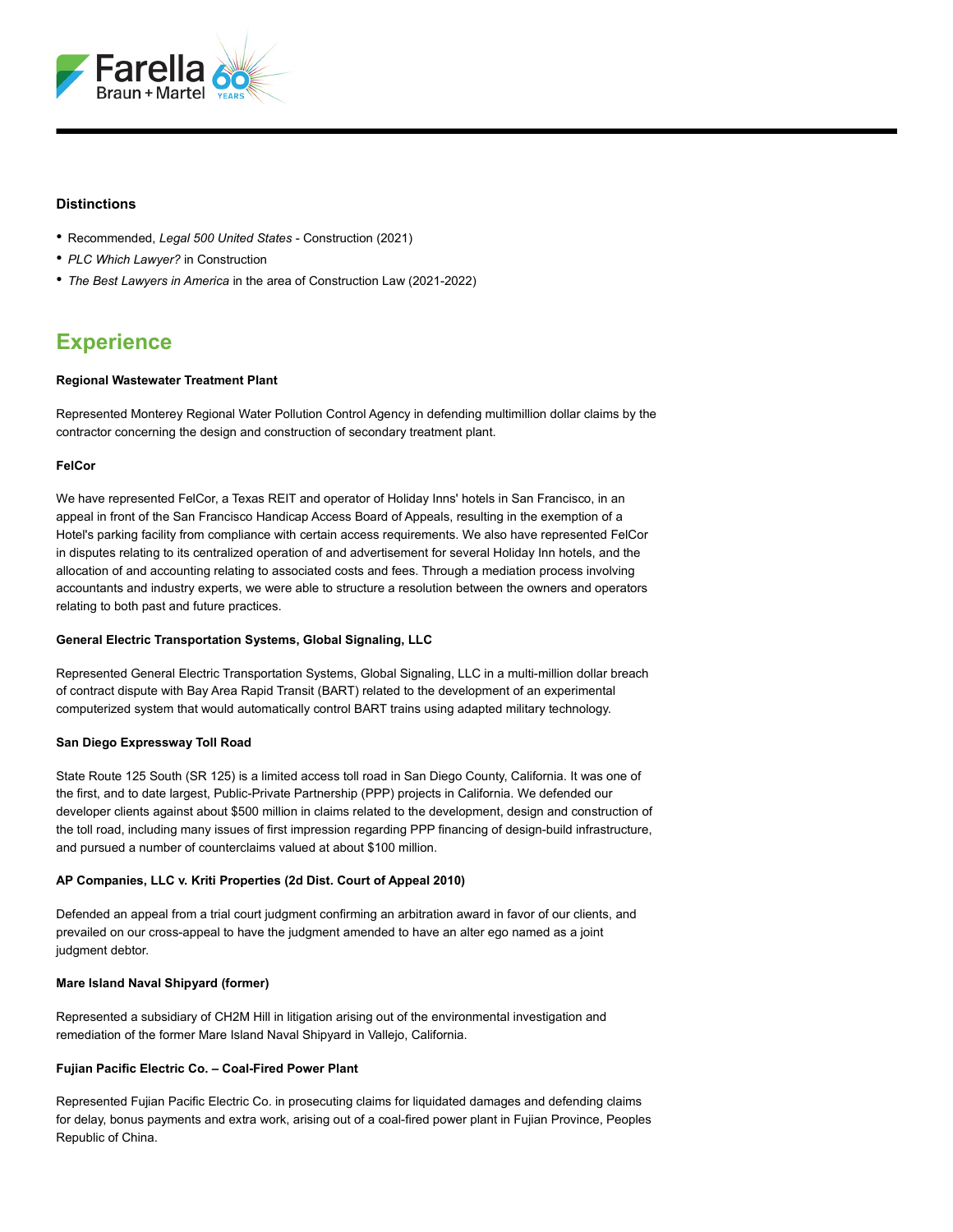

#### **Nuclear Test Technology Complex**

Represented Lawrence Livermore National Laboratory in a dispute involving more than \$5 million in claims for delayed completion, cost overruns, and deficient design arising from the architectural and engineering services provided for the design and construction of the Nuclear Test Technology Complex, a laboratory and office center.

#### **Plastic Pipe Water Distribution Systems Failures**

Represented the Marin Municipal Water District, Alameda County Water District and the City of Fresno pursuing claims for millions of dollars in damages for past and future plastic pipe failures within their water distribution systems.

#### **Transmission Lines and Power Plants**

Represented the Turlock Irrigation District in a variety of matters, including disputes arising out of the construction of transmission lines and power plants.

# **Publications**

September 1, 2020 **Construction Dispute Resolution** *Real Estate Webinar Series*

1/17/2018 **Working With a Commercial Cannabis Tenant**

3/15/2016 **Negotiating Consequential Damages Waivers**

# **Outside the Office**

Like his practice, Adam has a wide range of capabilities. He has climbed mountains throughout North America and Nepal, and still plays Ultimate Frisbee and runs long distances. If you meet him in his office, he can show you the over 300 shot glasses he's collected from his world wide travels.